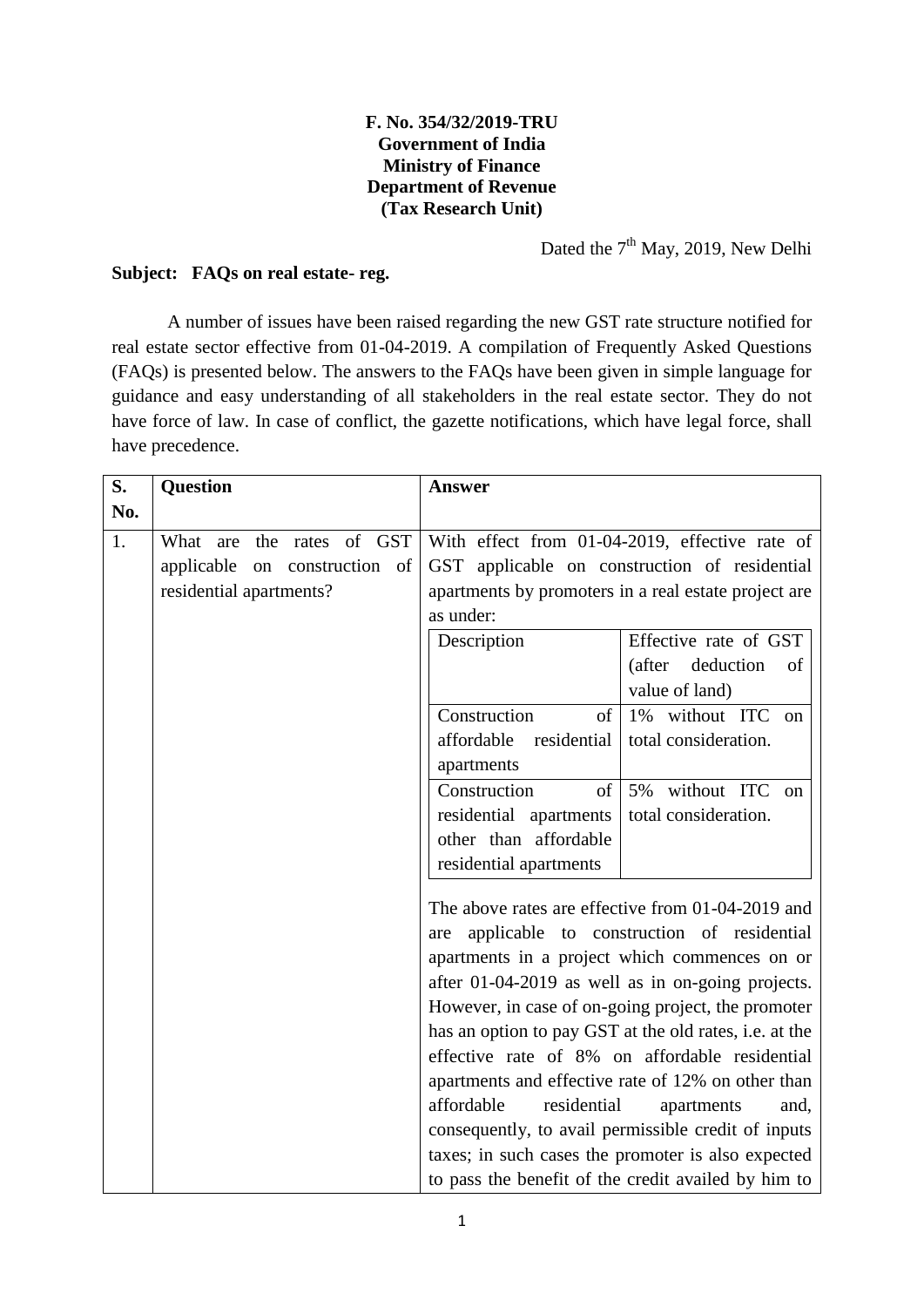|    |                                                 | the buyers.                                                                                                                                                                                                                                                                                                                                                                                                                                                                                                                                                                     |
|----|-------------------------------------------------|---------------------------------------------------------------------------------------------------------------------------------------------------------------------------------------------------------------------------------------------------------------------------------------------------------------------------------------------------------------------------------------------------------------------------------------------------------------------------------------------------------------------------------------------------------------------------------|
|    |                                                 |                                                                                                                                                                                                                                                                                                                                                                                                                                                                                                                                                                                 |
|    |                                                 |                                                                                                                                                                                                                                                                                                                                                                                                                                                                                                                                                                                 |
|    |                                                 |                                                                                                                                                                                                                                                                                                                                                                                                                                                                                                                                                                                 |
|    |                                                 |                                                                                                                                                                                                                                                                                                                                                                                                                                                                                                                                                                                 |
|    |                                                 |                                                                                                                                                                                                                                                                                                                                                                                                                                                                                                                                                                                 |
|    |                                                 |                                                                                                                                                                                                                                                                                                                                                                                                                                                                                                                                                                                 |
| 2. | What is an affordable residential<br>apartment? | Affordable residential apartment is a residential<br>apartment in a project which commences on or<br>after 01-04-2019, or in an ongoing project in<br>respect of which the promoter has opted for new<br>rate of 1% (effective from 01-04-2019) having<br>carpet area upto 60 square meter in metropolitan<br>cities and 90 square meter in cities or towns other<br>than metropolitan cities and the gross amount                                                                                                                                                              |
|    |                                                 | charged for which, by the builder is not more than<br>forty five lakhs rupees. [Cities or towns in the<br>notification shall include all areas other than<br>metropolitan city as defined, such as villages.]                                                                                                                                                                                                                                                                                                                                                                   |
|    |                                                 | In an ongoing project in respect of which the<br>promoter has opted for new rates, the term also<br>includes apartments being constructed under the<br>specified housing schemes of Central or State<br>Governments.                                                                                                                                                                                                                                                                                                                                                            |
|    |                                                 | [Metropolitan cities are Bengaluru, Chennai, Delhi<br>NCR (limited to Delhi, Noida, Greater Noida,<br>Ghaziabad,<br>Gurgaon, Faridabad), Hyderabad,<br>Kolkata and Mumbai (whole of MMR) with their                                                                                                                                                                                                                                                                                                                                                                             |
| 3. | What is an on-going project?                    | A project which meets the following conditions                                                                                                                                                                                                                                                                                                                                                                                                                                                                                                                                  |
|    |                                                 |                                                                                                                                                                                                                                                                                                                                                                                                                                                                                                                                                                                 |
|    |                                                 |                                                                                                                                                                                                                                                                                                                                                                                                                                                                                                                                                                                 |
|    |                                                 |                                                                                                                                                                                                                                                                                                                                                                                                                                                                                                                                                                                 |
|    |                                                 |                                                                                                                                                                                                                                                                                                                                                                                                                                                                                                                                                                                 |
|    |                                                 |                                                                                                                                                                                                                                                                                                                                                                                                                                                                                                                                                                                 |
|    |                                                 |                                                                                                                                                                                                                                                                                                                                                                                                                                                                                                                                                                                 |
|    |                                                 |                                                                                                                                                                                                                                                                                                                                                                                                                                                                                                                                                                                 |
|    |                                                 |                                                                                                                                                                                                                                                                                                                                                                                                                                                                                                                                                                                 |
|    |                                                 |                                                                                                                                                                                                                                                                                                                                                                                                                                                                                                                                                                                 |
|    |                                                 |                                                                                                                                                                                                                                                                                                                                                                                                                                                                                                                                                                                 |
|    |                                                 | Where<br>certificate<br>(b)<br>commencement<br>in                                                                                                                                                                                                                                                                                                                                                                                                                                                                                                                               |
|    |                                                 | geographical limits prescribed by Government.]<br>shall be considered as an ongoing project.<br>(a) Commencement certificate for the project,<br>where required, has been issued by the<br>authority<br>before<br>competent<br>on<br><b>or</b><br>$31st$ March, 2019, and it is certified by a<br>registered architect, chartered engineer or<br>a licensed surveyor that construction of the<br>project has started (i.e. earthwork for site<br>preparation for the project has been<br>completed and excavation for foundation<br>has started) on or before 31st March, 2019. |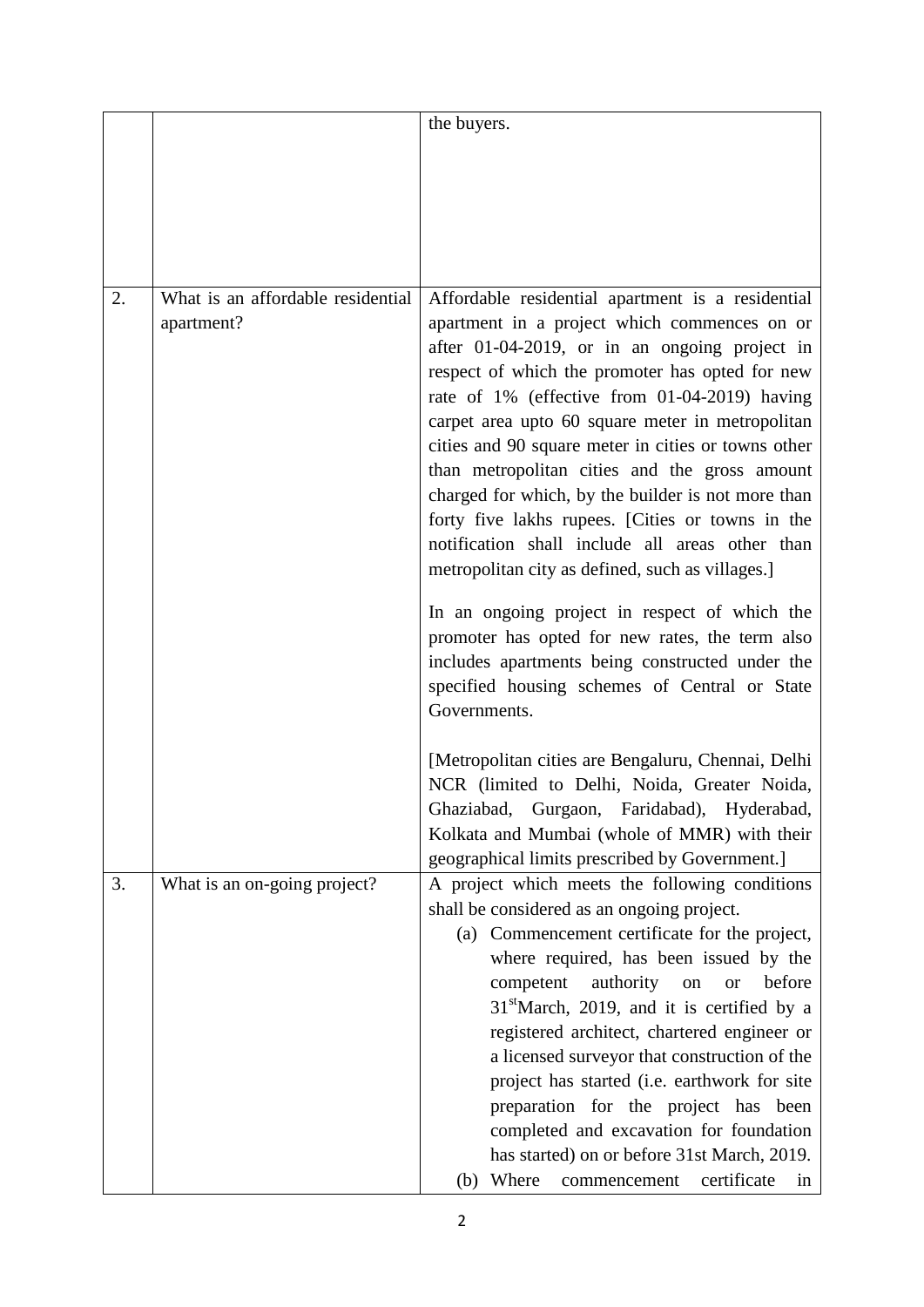|                  |                                                                                                                                                                     | respect of the project, is not required to be<br>issued by the competentauthority, it is to<br>be certified by any of the authorities<br>specified in (a) above that construction of<br>the project has started on or before the 31st<br>March, 2019.<br>(c) Completion certificate has not been issued<br>or first occupation of the project has not<br>taken place on or before the 31st March,<br>2019.<br>(d) Apartments of the project have been,<br>partly or wholly, booked on or before<br>31 <sup>st</sup> March, 2019. |
|------------------|---------------------------------------------------------------------------------------------------------------------------------------------------------------------|----------------------------------------------------------------------------------------------------------------------------------------------------------------------------------------------------------------------------------------------------------------------------------------------------------------------------------------------------------------------------------------------------------------------------------------------------------------------------------------------------------------------------------|
| $\overline{4}$ . | Does a promoter or a builder has<br>option to pay tax at old rates of<br>8% & 12% with ITC?                                                                         | Yes, but such an option is available in the case of<br>an ongoing project. In case of such a project,<br>the promoter or builder has option to pay GST at<br>old effectiverate of 8% and 12% with ITC.<br>To continue with the old rates, the promoter/<br>builder has to exercise one time option in the<br>prescribed form and submit the same manually to<br>the jurisdictional Commissioner by the $10th$ of<br>May, 2019.                                                                                                   |
|                  |                                                                                                                                                                     | However, in case where a promoter or builder does<br>not exercise option in the prescribed form, it shall<br>be deemed that he has opted for new rates in<br>respect of ongoing projects and accordingly new<br>rate of GST i.e. 5% / 1% shall be applicable and all<br>provisions of new<br>scheme<br>including<br>the<br>transitional provisions shall be applied.                                                                                                                                                             |
|                  |                                                                                                                                                                     | There is no such option available in case of<br>projects which commence on or after 01.04.2019.<br>Construction of residential apartments in projects<br>after 01.04.2019<br>commencing on or<br>shall<br>compulsorily attract new rate of GST @ 1% or 5%<br>without ITC.                                                                                                                                                                                                                                                        |
| 5.               | of<br>What is<br><b>GST</b><br>the<br>rate<br>applicable on construction of<br>commercial apartments [shops,<br>godowns, offices etc.] in a real<br>estate project? | With effect from 01-04-2019, effective rate of<br>GST, after deduction of value of land or undivided<br>share of land, on construction of commercial<br>apartments [shops, godowns, offices etc.] by<br>promoter in real estate project are as under:<br>Description<br>Effective rate of GST                                                                                                                                                                                                                                    |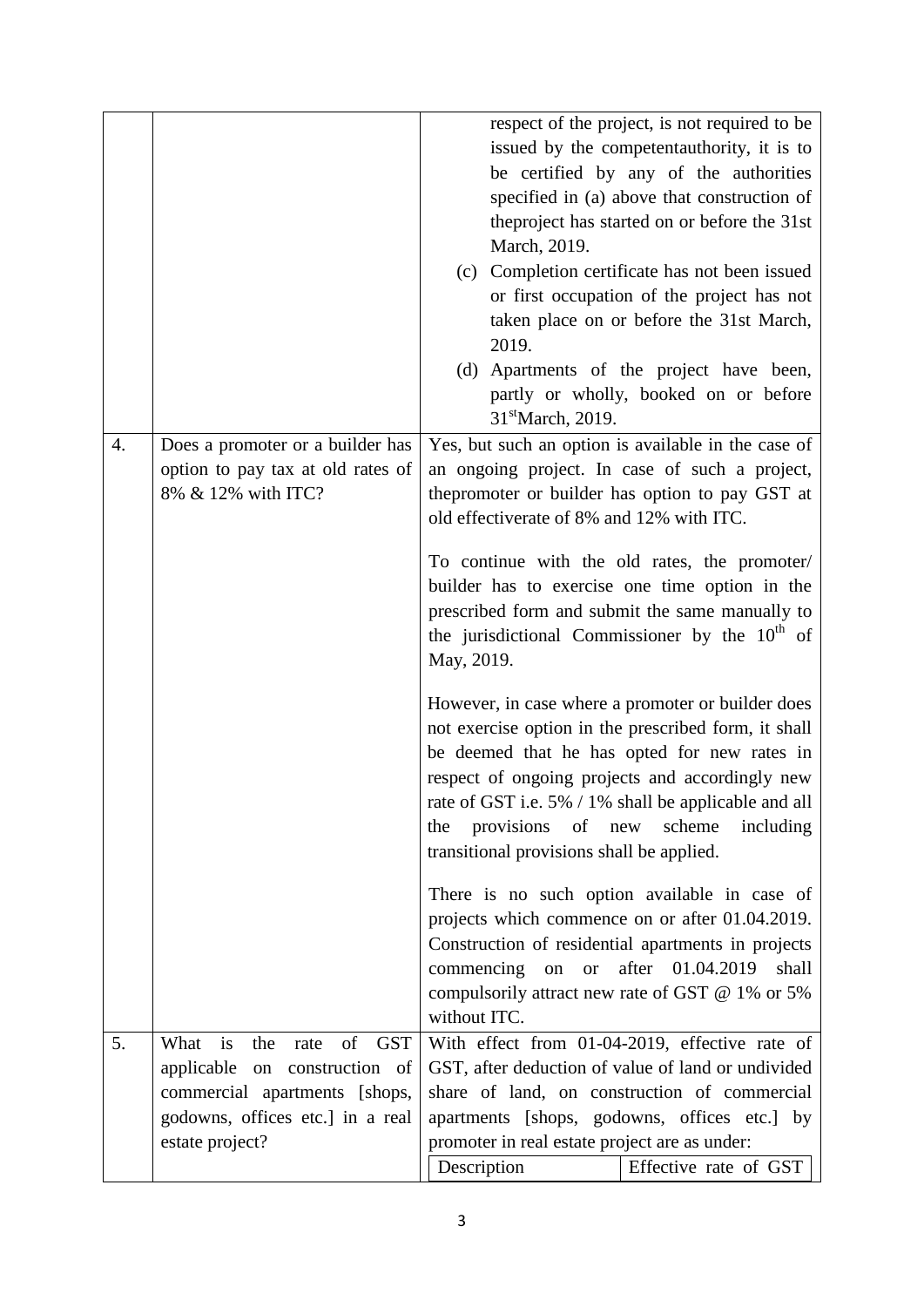|    |                                                          |                                                            | deduction<br>(after<br>of                                      |
|----|----------------------------------------------------------|------------------------------------------------------------|----------------------------------------------------------------|
|    |                                                          |                                                            | value of land)                                                 |
|    |                                                          | Construction<br>of                                         | 5% without ITC<br>on                                           |
|    |                                                          | commercial apartments                                      | total consideration.                                           |
|    |                                                          | in a Residential Real                                      |                                                                |
|    |                                                          | Estate Project (RREP),                                     |                                                                |
|    |                                                          | explained<br>in<br>as                                      |                                                                |
|    |                                                          | question no. 6 below,                                      |                                                                |
|    |                                                          | which commences on                                         |                                                                |
|    |                                                          | or after 01-04-2019 or                                     |                                                                |
|    |                                                          | in an ongoing project                                      |                                                                |
|    |                                                          | in respect of which the                                    |                                                                |
|    |                                                          | promoter has opted for                                     |                                                                |
|    |                                                          | effective<br>rates<br>new                                  |                                                                |
|    |                                                          | from 01-04-2019                                            |                                                                |
|    |                                                          | Construction<br>of                                         | 12% with ITC on total                                          |
|    |                                                          | commercial apartments                                      | consideration.                                                 |
|    |                                                          | in a Real Estate Project                                   |                                                                |
|    |                                                          | (REP)<br>other<br>than                                     |                                                                |
|    |                                                          | <b>Residential Real Estate</b>                             |                                                                |
|    |                                                          | Project (RREP) or in                                       |                                                                |
|    |                                                          | an ongoing project in                                      |                                                                |
|    |                                                          | respect of which the                                       |                                                                |
|    |                                                          | promoter has opted for                                     |                                                                |
|    |                                                          | old rates                                                  |                                                                |
| 6. | What is a Residential Real Estate                        |                                                            | A "Residential Real Estate Project" means a 'Real              |
|    | Project?                                                 |                                                            | Estate Project" in which the carpet area of the                |
|    |                                                          |                                                            | commercial apartments is not more than 15 per                  |
|    |                                                          |                                                            | cent. of the total carpet area of all the apartments in        |
|    |                                                          | the project.                                               |                                                                |
| 7. | What is the criteria to be used by                       |                                                            | Construction of a project shall be considered                  |
|    | an architect, a chartered engineer                       |                                                            | tohave been started on or before 31 <sup>st</sup> March, 2019, |
|    | licensed<br>surveyor<br>for<br>$\mathbf{a}$<br><b>or</b> |                                                            | ifthe earthwork for site preparation for the project           |
|    | certifying that construction of the                      |                                                            | has been completed, and excavation for foundation              |
|    | project has started by 31 <sup>st</sup> March,           | has started on or before the 31 <sup>st</sup> March, 2019. |                                                                |
|    | 2019                                                     |                                                            |                                                                |
| 8. | Does a promoter/ builder have to                         |                                                            | A promoter shall purchase at leasteighty percent.              |
|    | purchase all goods and services                          |                                                            | of the value of inputand input services, from                  |
|    | from registered suppliers only?                          |                                                            | registered suppliers. For calculating this threshold,          |
|    |                                                          |                                                            | the value of services by way of grant of                       |
|    |                                                          |                                                            | development rights, long term lease ofland, floor              |
|    |                                                          |                                                            | space index, or the value of electricity, high                 |
|    |                                                          |                                                            | speeddiesel, motor spirit and natural gas used in              |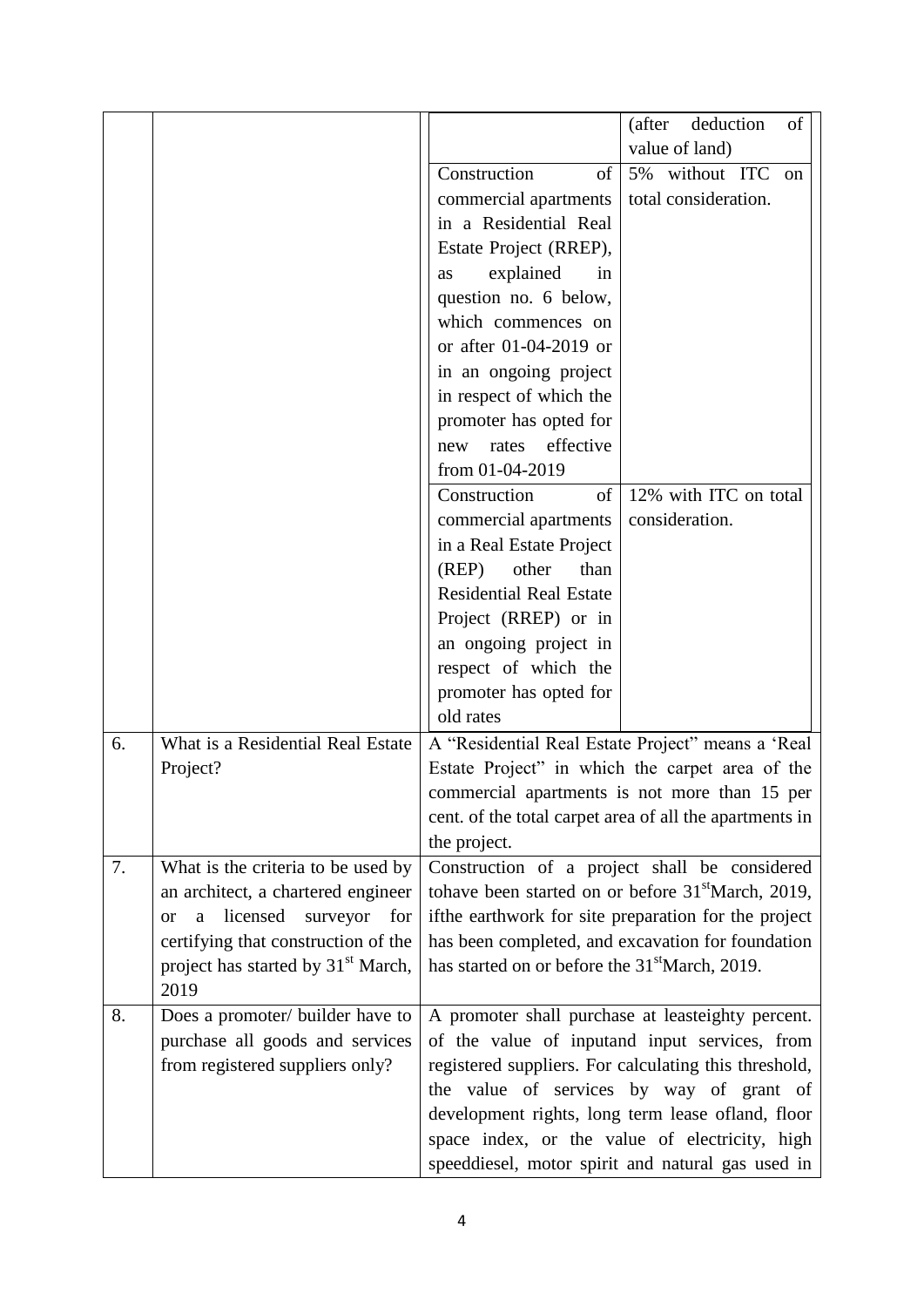|     |                                                                                                                                                                                                                                                                                                                                                                                                            | construction of residential apartments in a project                                                                                                                                                                                                                                                                                                                                                                                                                                                                                                                                                                                                                                                                                                                                                                                                                                                                  |
|-----|------------------------------------------------------------------------------------------------------------------------------------------------------------------------------------------------------------------------------------------------------------------------------------------------------------------------------------------------------------------------------------------------------------|----------------------------------------------------------------------------------------------------------------------------------------------------------------------------------------------------------------------------------------------------------------------------------------------------------------------------------------------------------------------------------------------------------------------------------------------------------------------------------------------------------------------------------------------------------------------------------------------------------------------------------------------------------------------------------------------------------------------------------------------------------------------------------------------------------------------------------------------------------------------------------------------------------------------|
|     |                                                                                                                                                                                                                                                                                                                                                                                                            | shall be excluded.                                                                                                                                                                                                                                                                                                                                                                                                                                                                                                                                                                                                                                                                                                                                                                                                                                                                                                   |
| 9.  | of<br>If<br>value<br>purchases<br>as<br>prescribed above from registered<br>supplier is less than 80%, what<br>would be the applicable GST rate<br>on such purchases?                                                                                                                                                                                                                                      | Promoter has to pay GST @ 18% on reverse<br>charge basis on all such inward supplies (to the<br>extent short of 80% of inward supplies from<br>registered supplier) except cement on which tax<br>has to be paid (by the promoter on reverse charge<br>basis) at the applicable rate, which at present is<br>28% (CGST 14% + SGST 14%)                                                                                                                                                                                                                                                                                                                                                                                                                                                                                                                                                                               |
| 10. | In case of new rate of $5\%$ / 1%,<br>conditions<br>whether<br>the<br>of<br>payment of tax through Cash<br>Ledger, payment of tax under<br>RCM subject to 80% limit, non-<br>availing of Input Tax Credit,<br>reversal of credit, maintenance of<br>project wise account, reporting of<br>ITC not availed in corresponding<br>GSTR-3B etc. are required to be<br>complied mandatorily by the<br>Developer? | Yes. All the specified conditions against clause (i)<br>to (id) of Sl. No 3 of Notification No. 11/2017-<br>CTR are mandatory.                                                                                                                                                                                                                                                                                                                                                                                                                                                                                                                                                                                                                                                                                                                                                                                       |
| 11. | What is the<br>of<br><b>GST</b><br>rate<br>transfer<br>applicable<br>of<br>on<br>development rights, FSI and long<br>term lease of land?                                                                                                                                                                                                                                                                   | Supply of TDR or FSI or long term lease of land<br>used for the construction of residential apartments<br>in a project that are booked before issue of<br>completion certificate or first occupation is<br>exempt.<br>Supply of TDR or FSI or long term lease of land,<br>value<br>which is proportionate to<br>such<br>on<br>construction of residential apartments that remain<br>un-booked on the date of issue of completion<br>certificate or first occupation, would attract GST at<br>the rate of 18%, but the amount of tax shall be<br>limited to1% or 5% of value of apartment<br>depending upon whether the residential apartments<br>for which such TDR or FSI is used, in the<br>affordable residential apartment category or in<br>other than affordable residential apartment.<br>TDR or FSI or long term lease of landused for<br>construction of commercial apartments shall attract<br>GST of 18%. |
|     |                                                                                                                                                                                                                                                                                                                                                                                                            | The above shall be applicable to supply of TDR or                                                                                                                                                                                                                                                                                                                                                                                                                                                                                                                                                                                                                                                                                                                                                                                                                                                                    |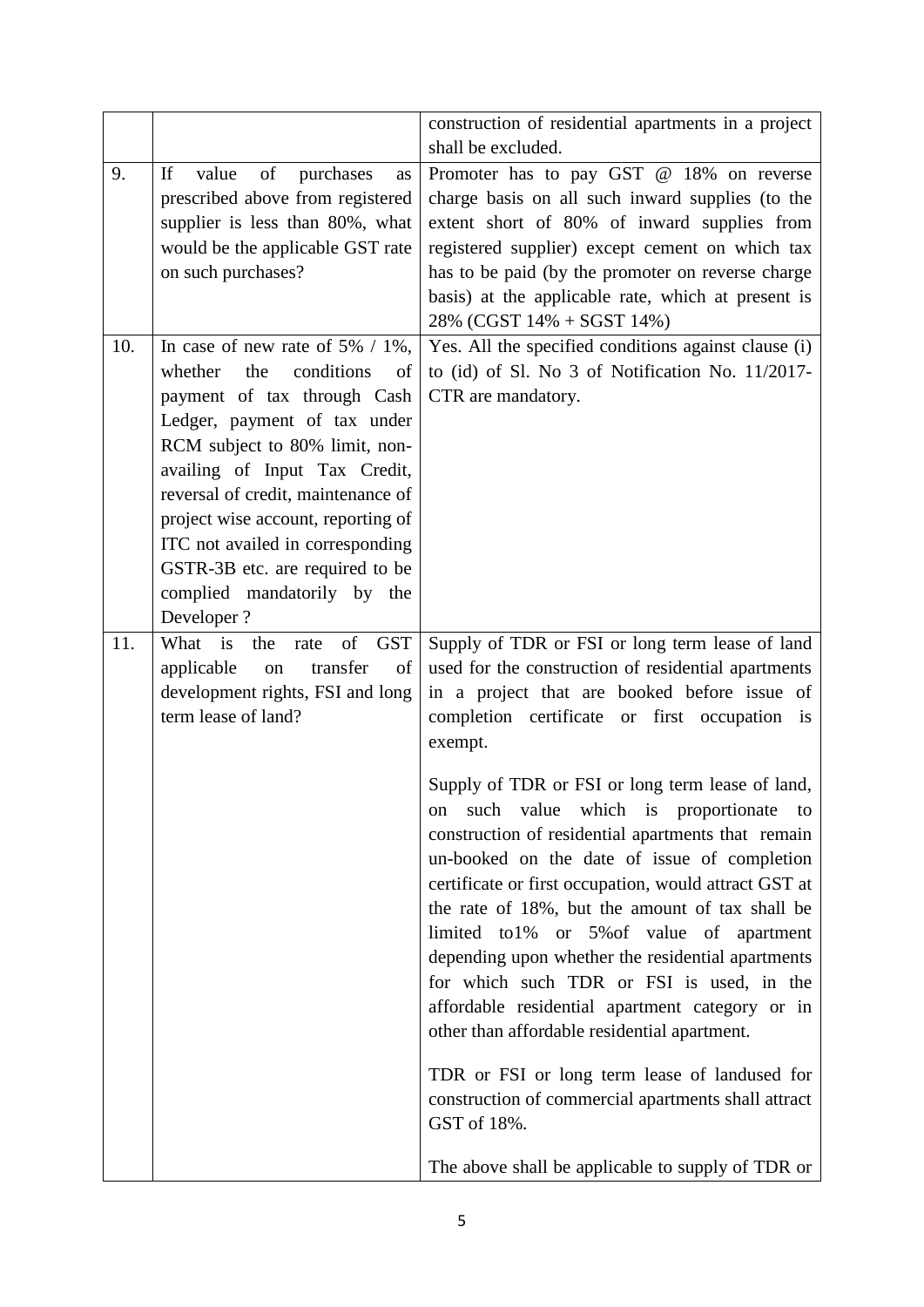|     |                                                                                                                                            | FSI or long term lease of land used in the new                                                                                                                                                                                                                                                                                                                                                                                                              |
|-----|--------------------------------------------------------------------------------------------------------------------------------------------|-------------------------------------------------------------------------------------------------------------------------------------------------------------------------------------------------------------------------------------------------------------------------------------------------------------------------------------------------------------------------------------------------------------------------------------------------------------|
|     |                                                                                                                                            | projects where new rate of 1% or 5% is applicable.                                                                                                                                                                                                                                                                                                                                                                                                          |
| 12. | Who is liable to pay GST on<br>TDR and floor space index?                                                                                  | The promoter is liable to pay GST on TDR or floor<br>space index supplied on or after 01-04-2019 on<br>reverse charge basis.                                                                                                                                                                                                                                                                                                                                |
| 13. | At what point of time,<br>the<br>promoter should discharge its tax<br>liability on TDR.                                                    | The liability to pay GST on development rights<br>arise on the date of completion or<br>shall<br>firstoccupation of the project, whichever is earlier.<br>Therefore, promoter shall be liable to pay tax on<br>reverse charge basis, onsupply of TDR on or after<br>01-04-2019, which is attributable to the residential<br>apartments that remain un-booked onthe date of<br>issuance of completion certificate, or<br>first<br>occupation of the project. |
| 14. | At what point of time, the<br>promoter should discharge its tax<br>liability<br><b>FSI</b><br><i>(including)</i><br>on<br>additional FSI). | On FSI received on or after 1.4.2019, the promoter<br>should discharge his tax liability on FSI as under:<br>In case of supply of FSI wherein consideration<br>(i)<br>is in form of construction of commercial or                                                                                                                                                                                                                                           |
|     |                                                                                                                                            | residential apartments, liability to pay tax shall<br>arise on date of issuance of Completion<br>Certificate.<br>(ii) In case of supply of FSI wherein monetary<br>consideration is paid by promoter, liability to<br>pay tax shall arise on date of issuance of<br>Completion Certificate only if such FSI is<br>relatable<br>construction of residential<br>to<br>apartments. However, liability to pay tax shall                                         |
|     |                                                                                                                                            | arise immediately if such FSI is relatable to<br>construction of commercial apartments.                                                                                                                                                                                                                                                                                                                                                                     |
| 15. | At what point of time, the<br>promoter should discharge its tax<br>liability on supply of long term<br>lease.                              | On long term lease received on or after 1.4.2019,<br>the promoter should discharge his tax liability on<br>long term lease as under:                                                                                                                                                                                                                                                                                                                        |
|     |                                                                                                                                            | In case of supply of long term lease of land for<br>construction of commercial apartments, tax shall<br>be paid by the promoter immediately. However,<br>for construction of residential apartment, liability<br>to pay tax on the upfront amount payable for long<br>term lease shall arise on the date of issuance of<br>Completion Certificate.                                                                                                          |
| 16. | Land development corporation of<br>Orissa has provided land on long<br>term lease for 99 years,<br>for                                     | The liability to pay tax on Long term lease of land<br>(30 years or more) received against consideration<br>in the form of upfront amount and periodic licence                                                                                                                                                                                                                                                                                              |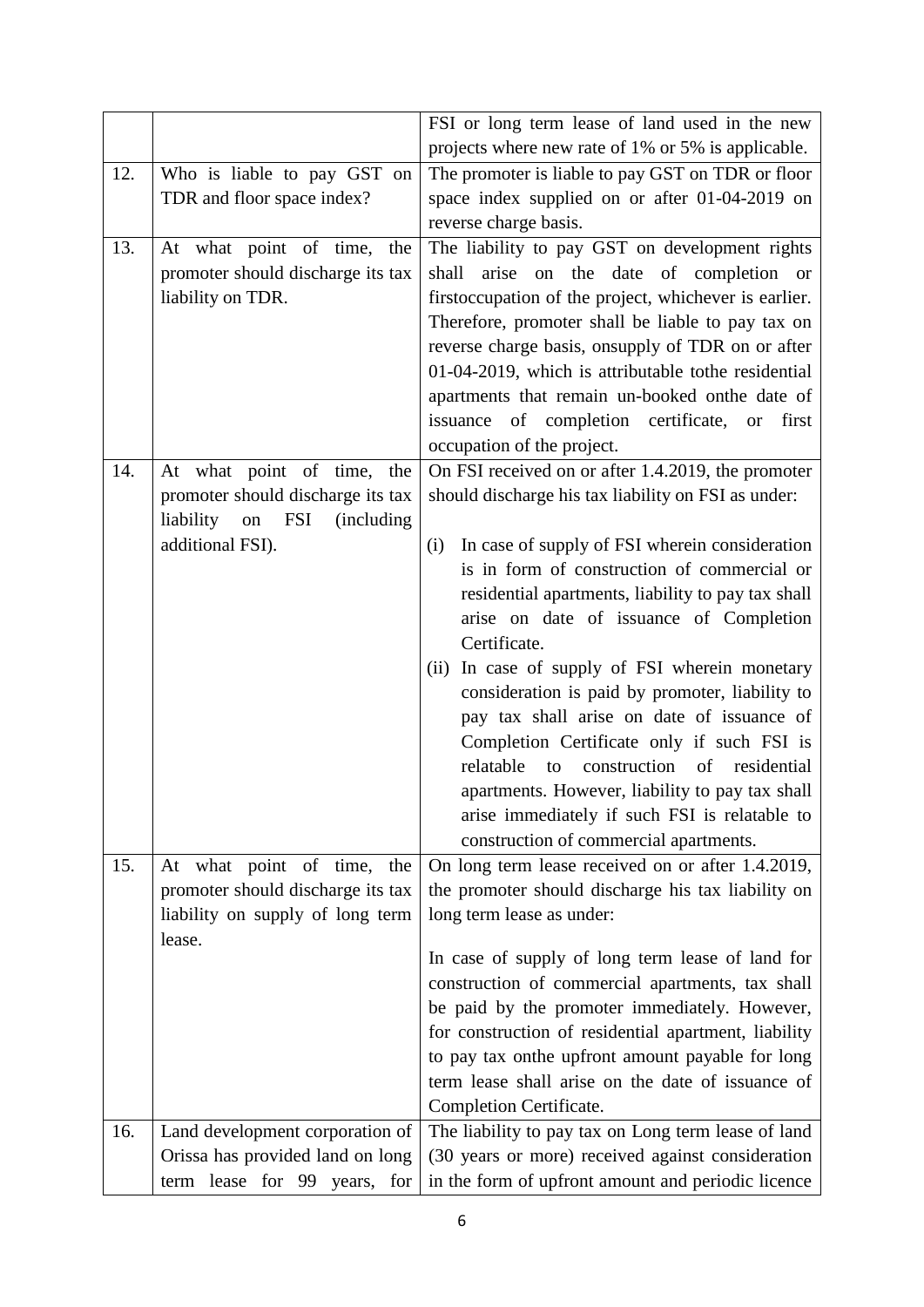|     | construction of a real<br>estate      | fee is on the promoter. The promoter has to             |
|-----|---------------------------------------|---------------------------------------------------------|
|     | project.<br>As<br>the<br>lease<br>per | discharge tax liability on the same on RCM basis.       |
|     | agreement, promoter has to pay        | However, the upfront amount payable for the long        |
|     |                                       | term lease (known as premium, salami, cost, price,      |
|     | an upfront amount of Rs. 10           |                                                         |
|     | Crore<br>and<br>annual/<br>monthly    | development charges etc.) is exempt to the extent it    |
|     | licence fee of 5 lakhs. Does the      | is used for construction of residential apartments      |
|     | promoter has to pay GST on            | that are booked before issuance of completion           |
|     | these amounts?                        | certificate or first occupation.                        |
|     |                                       | Annual/ monthly rent or licence fee payable for         |
|     |                                       | long term lease is taxable under GST.                   |
| 17. | Someone booked a flat from            | GST on the remaining portion of the value of flat       |
|     | XYZ Developers in June, 2018.         | payable to the promoter on or after 01-04-2019 as       |
|     | As of 31-03-2019, he had paid 40      | per the contract between the promoter and buyer         |
|     | % of the value of the flat. What      | shall be payable at effective rate of 1% or 5%,         |
|     | shall be the GST rate applicable      | subject to the condition that the builder has not       |
|     | on the remaining portion of value     | exercised the option to pay tax on construction of      |
|     | of the flat?                          | apartments at the old rates of 12% or 18%. If the       |
|     |                                       | XYZ developer exercises option to continue to pay       |
|     |                                       | tax at old effectiverate of 8% or 12% by $10^{th}$ May, |
|     |                                       |                                                         |
|     |                                       | 2019, then GST has to be paid $@$ 8% or 12% on          |
|     |                                       | remaining portion of the value of the flat; in such     |
|     |                                       | cases, the promoter would be entitled to                |
|     |                                       | permissible credit of input taxes and, as such, the     |
|     |                                       | price that he charges from the buyer should             |
|     |                                       | appropriately reflect this credit.                      |
| 18. | I am a beneficiary of PMAY-           | You are eligible for new GST rate of 1%, subject        |
|     | CLSS and carpet area of my            | to the condition that the developer-promoterwith        |
|     | house being constructed in an         | whom you have booked the house has not                  |
|     | ongoing project is 150 sqm. Am I      | exercised option to pay tax on construction of          |
|     | eligible for new rate of 1% on        | apartments at the old rate of 8%.                       |
|     | same?                                 |                                                         |
| 19. | I am planning to purchase an          | The tax rate applicable on construction of the          |
|     | apartment in a newly launched         | apartments in a project that commences on or after      |
|     | project. The project has been         | 01.04.2019 would be 5%.                                 |
|     | launched after 31.03.2019 by          |                                                         |
|     | XYZ Developers at Noida. Price        |                                                         |
|     | of the apartment having carpet        |                                                         |
|     | area of 80 sqm is 48 lakhs. What      |                                                         |
|     | is the rate of GST applicable on      |                                                         |
|     | construction of this apartment?       |                                                         |
| 20. | I have already paid tax of 12%        | The buyer cannot exercise option to pay tax at the      |
|     | (effective) on instalments paid       | new or old rates. It is the builder, who has to         |
|     | before $01.04.2019$ . I wish to get   | exercise the option to pay tax on construction of       |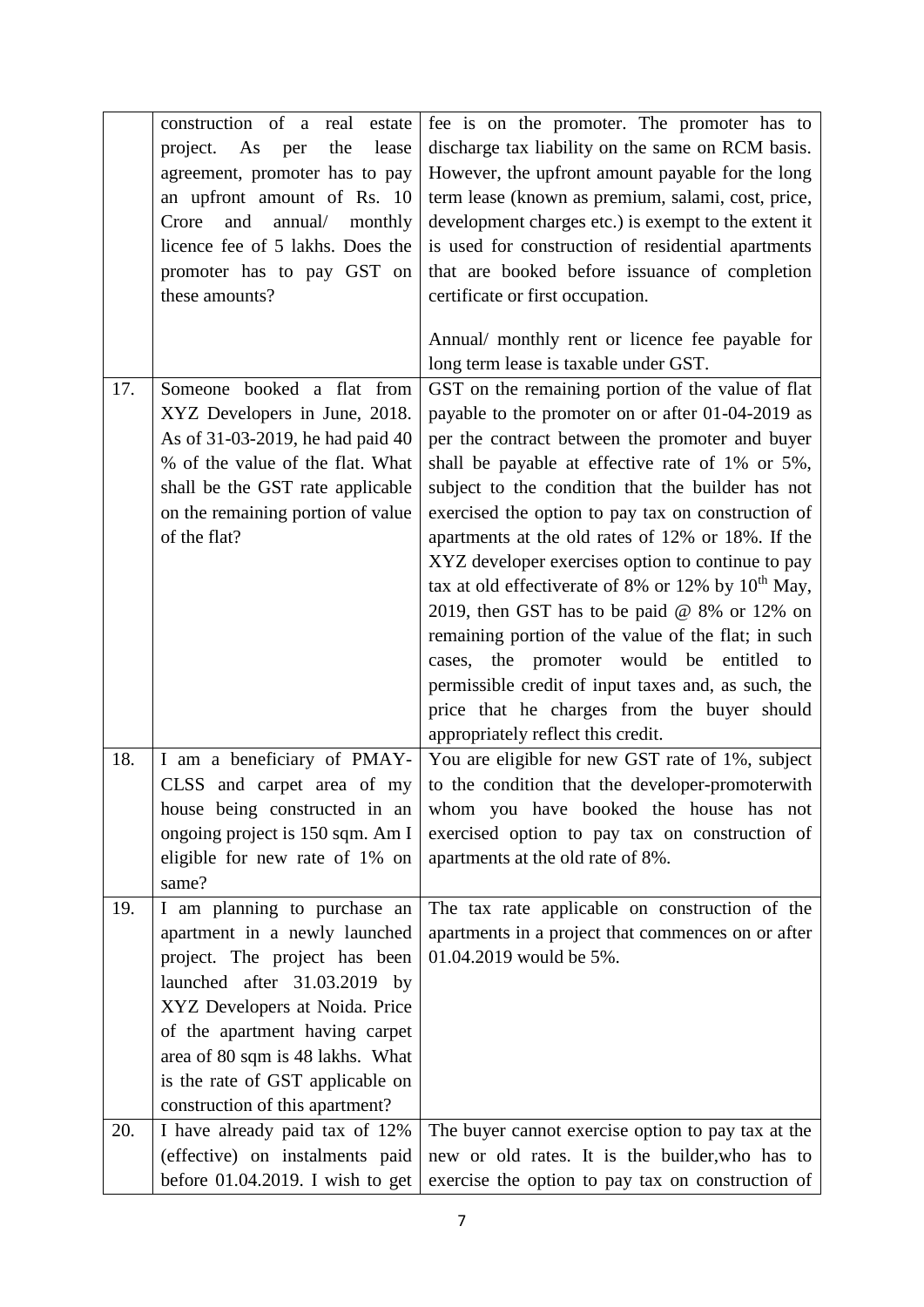|     | the benefit of new rate of 1% or            | apartments at the old rate of 12% latest by 10 <sup>th</sup> |
|-----|---------------------------------------------|--------------------------------------------------------------|
|     | 5%. Whether it is the builder or            | May, 2019. If the builder doesn't exercises his              |
|     | the buyer who has the option to             | option to continue to pay tax at the old rate by the         |
|     | pay tax at the new or old rates?            | said date, then the effective GST rate applicable on         |
|     |                                             | all your instalments payable to the builder on or            |
|     |                                             | after 01.04.2019 as per the contract shall be either         |
|     |                                             | 1% or 5%, depending on whether the apartment is              |
|     |                                             | an affordable or other than affordable residential           |
|     |                                             | apartment.                                                   |
| 21. | In respect of supply made in an             | Where the GST rate at which tax has been charged             |
|     | ongoing Project covered<br>by               | in the invoices issued by the promoter prior to $10th$       |
|     | clauses (ie) and (if) of Entry 3 of         | May, 2019 are not in accordance with the option              |
|     | Notification No. 3/2019, CT (R),            | required to be exercised by him on or before $10th$          |
|     | an option is required to be                 | May, 2019 to pay GST on construction of                      |
|     | exercised by the Promoter in                | apartments in an ongoing project at either the new           |
|     | Annexure IV by 10 <sup>th</sup> May 2019.   | or old rates, the promoter may issue debit or credit         |
|     | the<br>same<br>time, it is<br>At            | notes in accordance with Section 34 of CGST Act,             |
|     | permissible for him to issue                | 2017.                                                        |
|     | invoices between 1 <sup>st</sup> April 2019 |                                                              |
|     | to $9th$ May 2019 which shall,              |                                                              |
|     | however, be in conformity with              |                                                              |
|     | the option to be exercised.                 |                                                              |
|     | Whether it is permissible for the           |                                                              |
|     | Promoter to revise the invoice as           |                                                              |
|     | provided in Section 34 of CGST              |                                                              |
|     | Act, 2017, including by way of              |                                                              |
|     | issuance of Credit/Debit Notes so           |                                                              |
|     | as to bring the transaction in              |                                                              |
|     | conformity with the<br>option               |                                                              |
|     | exercised<br>Promoter<br>by the             |                                                              |
|     | ultimately by $10^{th}$ May 2019?           |                                                              |
| 22. | How to compute adjustment of                | Developer shall be able to issue a Credit Note to            |
|     | tax in a Credit Note to be issued           | the buyer as per provisions of section 34 in case of         |
|     | u/s 34 by Real Estate Developer             | change in price or cancellation of booking                   |
|     | in case unit was booked prior to            | provided that the amount received in excess if any,          |
|     | 1st April, 2019 on which GST                | consequent to issuance of Credit Note, is refunded           |
|     | was paid on part consideration              | to the Buyer by the Developer before September               |
|     | received at the time of booking,            | following the end of the financial year. Developer           |
|     | but cancelled after 1st April,              | shall be able to take adjustment of tax paid in              |
|     | 2019.                                       | respect of the amount of such Credit Note. For               |
|     |                                             | example, a Developer who paid GST of Rs.                     |
|     |                                             | 1,20,000 at the rate of 12% (effectively) in respect         |
|     |                                             | of a gross amount of booking of Rs. 10,00,000                |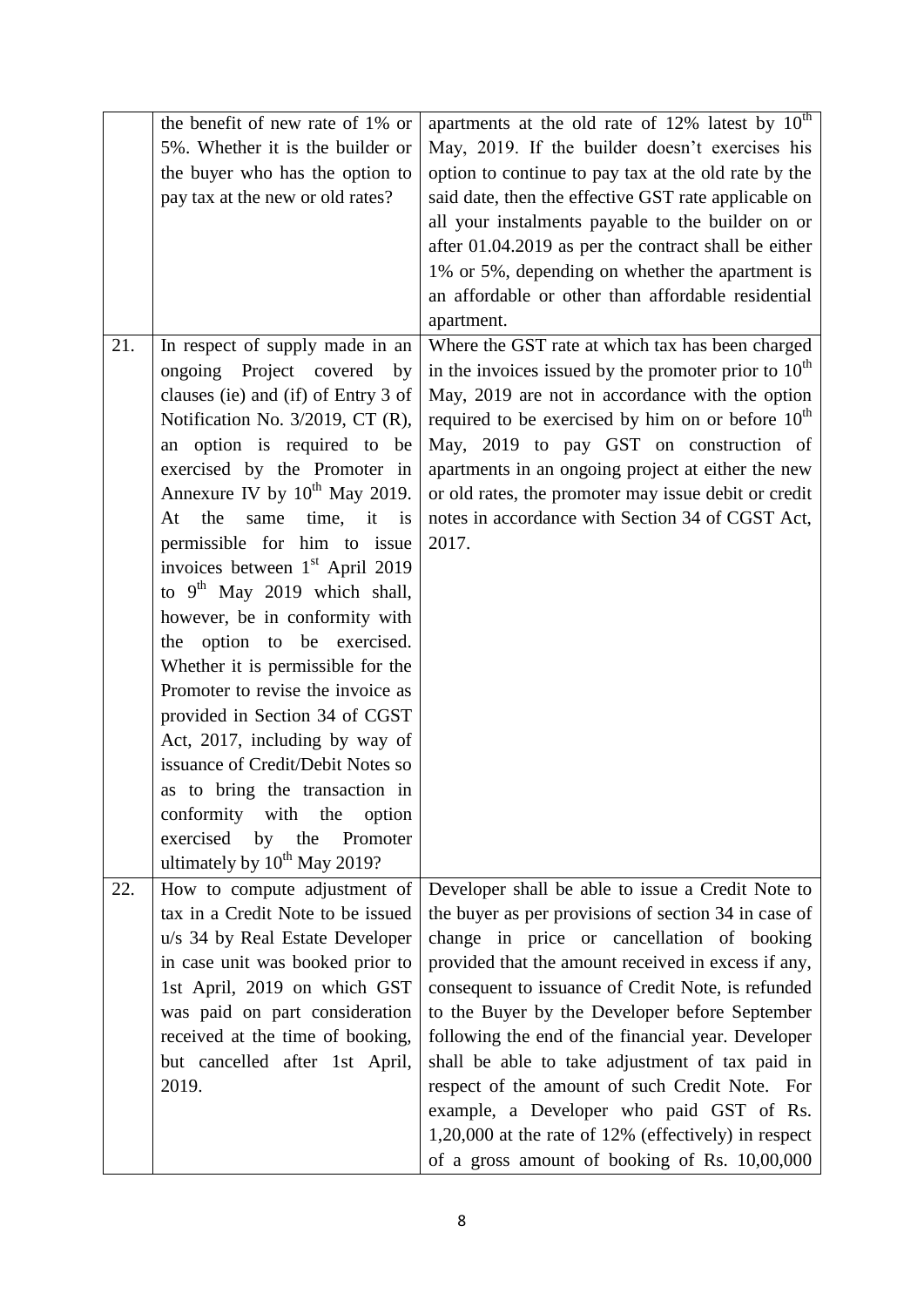|     |                                                                                                                                                                                                                                                                                                                                                                                                                                            | before 1st April, 2019 shall be entitled to take<br>adjustment of $\text{tax}$ of Rs. 1,20,000<br>upon<br>cancellation of the said booking on or after 1st<br>April, 2019 against other liability of GST<br>including liability arising at the rate of $5\%$ / 1%<br>provided that the entire amount received from the<br>buyer is refunded by the Developer.<br>Further, in case apartments booked prior to<br>1.04.2019 on which GST has been paid till<br>31.03.2019 at the old rates of 8%/ 12% with ITC,<br>are cancelled and rebooked at the new rates of 1% |
|-----|--------------------------------------------------------------------------------------------------------------------------------------------------------------------------------------------------------------------------------------------------------------------------------------------------------------------------------------------------------------------------------------------------------------------------------------------|--------------------------------------------------------------------------------------------------------------------------------------------------------------------------------------------------------------------------------------------------------------------------------------------------------------------------------------------------------------------------------------------------------------------------------------------------------------------------------------------------------------------------------------------------------------------|
|     |                                                                                                                                                                                                                                                                                                                                                                                                                                            | / 5% without ITC or sold after issuance of<br>completion certificate, the credit taken in respect<br>of such apartments for supply of service till<br>31.03.2019 on which tax was paid @ 8%/ 12%<br>with ITC shall be required to be reversed.                                                                                                                                                                                                                                                                                                                     |
| 23. | Whether the option to pay tax at<br>the applicable effective rate of<br>12% or 8% (with ITC) is<br>available to the Promoter<br>in<br>respect of the New Project,<br>which has been commenced on<br>or after 1 <sup>st</sup> April 2019?                                                                                                                                                                                                   | No, there is no option to pay tax at the effective<br>rate of 12% or 8% with ITC on construction of<br>residential<br>apartments in projects<br>which<br>commences on or after 01-04-2019.                                                                                                                                                                                                                                                                                                                                                                         |
| 24. | From the plain reading of the<br>provisions and the definitions of<br>the various terms as defined in<br>the Notification No. 3/2019-<br>$CT(R)$ , it appears that the one-<br>time option is required to be<br>exercised for the entire REP or<br>RREP. Does this mean that a<br>Promoter can opt for old rates or<br>new rates, as the case may be, for<br>different<br>projects<br>being<br>undertaken by him under the<br>same entity? | Yes. The option to pay tax on construction of<br>apartments in the ongoing projects at the<br>effectiveold rates of 8% and 12% with ITC has to<br>be exercised for each ongoing project separately.<br>As per RERA, 2016, project wise registration is<br>allowed. So, the promoter may exercise different<br>options for different ongoing projects being<br>undertaken by him.                                                                                                                                                                                   |
| 25. | In respect of the construction and<br>supply of premises under specific<br>schemes like PMAY, Housing<br>for All (Urban), RAY etc. as<br>mentioned in sub items (b), (c),<br>$(d)$ , $(da)$ , $(db)$ of item $(iv)$ and<br>sub items (c), (d), (da) of item $(v)$                                                                                                                                                                          | No. The rate of 8% and 12% with ITC is not<br>available for construction of apartments in a<br>project that commences on or after 01-04-2019. It<br>makes no difference whether or not the apartments<br>are being constructed under PMAY or any other<br>housing schemes of the Central<br><b>State</b><br><b>or</b><br>Government.                                                                                                                                                                                                                               |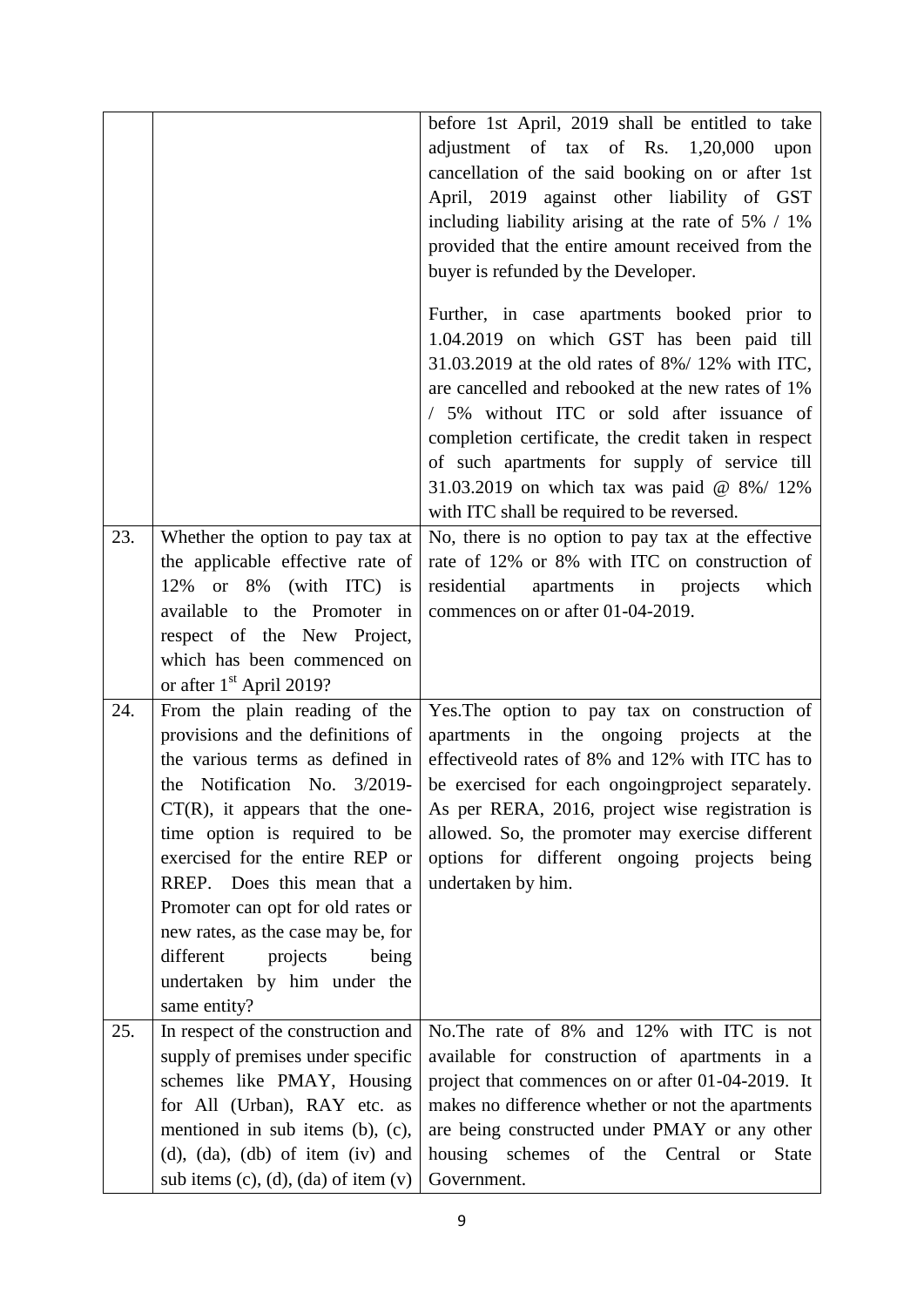|     | of Entry 3 of Notification               |                                                      |
|-----|------------------------------------------|------------------------------------------------------|
|     | $11/2017$ – CT (R), whether the          |                                                      |
|     | pre-existing effective rate of 8%,       |                                                      |
|     | with ITC benefit continues to be         |                                                      |
|     | available in case of any New             |                                                      |
|     | Project that has commenced               |                                                      |
|     | under any such scheme after              |                                                      |
|     | 1/4/2019?                                |                                                      |
| 26. | In respect of any ongoing project        | Yes. The promoter has the option to pay tax either   |
|     | undertaken under the specific            | at the old rate of 8% (with ITC) or at 1% (without   |
|     | schemes like PMAY, Housing               | ITC) on construction of residential apartments in    |
|     | for All(Urban), RAY etc. as              | ongoing projects being constructed under PMAY        |
|     | mentioned in items(iv) and (v) of        | and other specified housing schemes of the Central   |
|     | Entry 3 of Notification 11/2017-         | or State Governments in items (iv) and (v) of Entry  |
|     | CT (R), prior to 31/3/2019,              | 3 of Notification 11/2017- Central Tax (Rate)        |
|     | whether an option is available to        | dated 28-06-2017.<br>The option to pay tax on        |
|     | the Promoter to pay the tax at the       | construction of apartments in the ongoing projects   |
|     | new rates of 1% or 5% (without           | at the old rates of 8% with ITC has to be exercised  |
|     | ITC) or at the existing rates of         | by the promoter for ongoing project.                 |
|     | 8% (with ITC)?                           |                                                      |
| 27. | In case where the Development            | Yes. Tax liability on service by way of transfer of  |
|     | supplied<br>rights<br>by<br>the<br>are   | development rights prior to 01-04-2019 is required   |
|     | the<br>Landowner<br>Promoter,<br>to      | to be discharged in terms of Notification No.        |
|     | under<br>sharing<br>an<br>area           | 4/2018-CentralTax (Rate) dated 25.01.2018.           |
|     | arrangement between $1st$ July           |                                                      |
|     | 2017<br>and<br>$31/3/19$ ,<br>but<br>the |                                                      |
|     | allotment of constructed area in         |                                                      |
|     | an ongoing project is made by            |                                                      |
|     | the Promoter to the Landowner            |                                                      |
|     | on or after $1/4/2019$ , whether the     |                                                      |
|     | tax liability, if any, is required to    |                                                      |
|     | be discharged in terms of the            |                                                      |
|     | Notification No. 4/2018 - CT             |                                                      |
|     | (R)?                                     |                                                      |
| 28. | Whether the GST is leviable on           | Yes, GST is payable on transfer of development       |
|     | the<br>output<br>supply<br>of            | rights by a developer to another developer or        |
|     | Transferrable<br>Development             | promoter or to any other personunder reverse         |
|     | rights by a developer (usually           | charge mechanism @ 18% with ITC under Sl. No.        |
|     | evidenced by TDR Certificate             | 16, item (iii) of Notification No. 11/2017 - Central |
|     | issued by the authorities). If yes,      | Tax (Rate) dated 28-06-2017 (heading 9972).          |
|     | under which entry and at what            |                                                      |
|     | rate?                                    |                                                      |
| 29. | What is the meaning of the term          | The term "first occupation" appearing in Schedule    |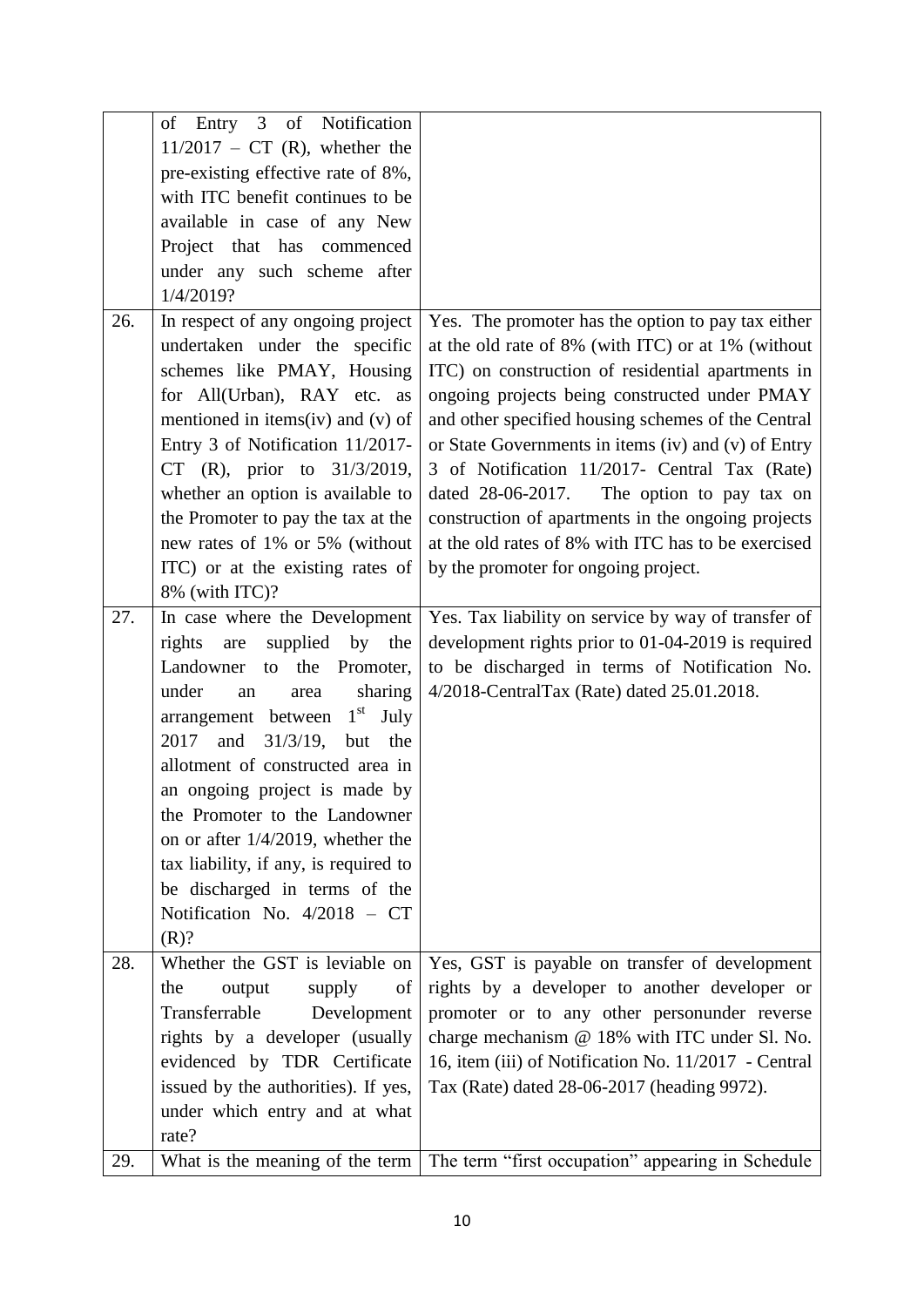|     | "first occupation" referred to in                       | II para 5 (b) and in notification No. $11/2017 -$       |
|-----|---------------------------------------------------------|---------------------------------------------------------|
|     | clauses (i) to (id) of Entry 3 of                       | Central Tax (Rate) dated 29-03-2019 means the           |
|     | Notification<br>No.<br>3/2019?                          | first occupation of the project in accordance with      |
|     | Whether, in case of an ongoing                          | the laws, rules and regulations laid down by the        |
|     | project, where part occupation                          | Central Government, State Government or any             |
|     | certificate has been received in                        | other authority in this regard. Where occupation        |
|     |                                                         |                                                         |
|     | respect of some of the premises                         | certificate has been issued for part (s) of the project |
|     | comprised in the ongoing project,                       | but not for the entire project by 31-03-2019, the       |
|     | the Promoter is entitled to                             | first occupation of the project shall not be            |
|     | exercise the option of $1\%$ / 5%                       | considered to have taken place on or before 31-03-      |
|     | (without ITC) or<br>@<br>8%/12%                         | and the project shall be considered<br>2019             |
|     | (with ITC) available in terms of                        | ongoing provided it satisfies the other                 |
|     | Notification No. 3/2019 CT (R),                         | requirements of the definition of the term ongoing      |
|     | in respect of the balance ongoing                       | project. Promoter shall be entitled to exercise         |
|     | project?                                                | option to pay tax @ $1\%/5\%$ (without ITC) or @        |
|     |                                                         | 8%/12% (with ITC) on construction of apartments         |
|     |                                                         | in such project.                                        |
| 30. | $\sigma$<br>single<br>In<br>(a)<br>case<br>$\mathbf{a}$ | (a) Both the projects registered as separate projects   |
|     | building registered as 2 (two)                          | under RERA, 2016 shall be treated as distinct           |
|     | projects under the<br>separate                          | projects for the purpose of Notification No.            |
|     | provisions of RERA viz. $1st$ to                        | 11/2017-Central Tax (Rate) dated 28-06-2017 as          |
|     | $10th$ floor as one Project and                         | amended by Notification No. 3/2019-Central Tax          |
|     | $11th$ to $20th$ floor as another                       | (Rate) dated 29-03-2019. Both the projects will         |
|     | project, whether the Developer                          | have to independently satisfy the requirements of       |
|     | can consider the entire building                        |                                                         |
|     |                                                         | the definition of ongoing projects.                     |
|     | as single ongoing project, since                        | (b) No. All the towers registered as different          |
|     | all the three conditions to be                          | projects under RERA shall be treated as distinct        |
|     | complied with for classifying a                         | projects. Only such towers registered as distinct       |
|     | project as an ongoing project can                       | projects for which commencement certificate has         |
|     | be satisfied only if the entire                         |                                                         |
|     | building is considered as a single                      | been issued on or before 31-03-2019, construction       |
|     | project?                                                | has started on or before 31-03-2019 and for which       |
|     | Furthermore, if different<br>(b)                        | apartments have been booked on or before 31-03-         |
|     | towers in a single layout are                           | 2019 but completion certificate has not been issued     |
|     | registered as separate projects                         | or first occupation has not taken place by the said     |
|     | under the provisions of RERA                            | date shall be treated as ongoing projects.              |
|     | but where the approvals are                             |                                                         |
|     | common for all the towers,                              |                                                         |
|     | whether<br>the<br>Developer<br>can                      |                                                         |
|     | consider entire layout as a single                      |                                                         |
|     | Ongoing project?                                        |                                                         |
| 31. | Whether TDR purchased on or                             | Yes. Portion of such TDR transferred on or after        |
|     | after 1.4.2019 to be consumed by                        | 01-04-2019 which is used in an ongoing project in       |
|     |                                                         |                                                         |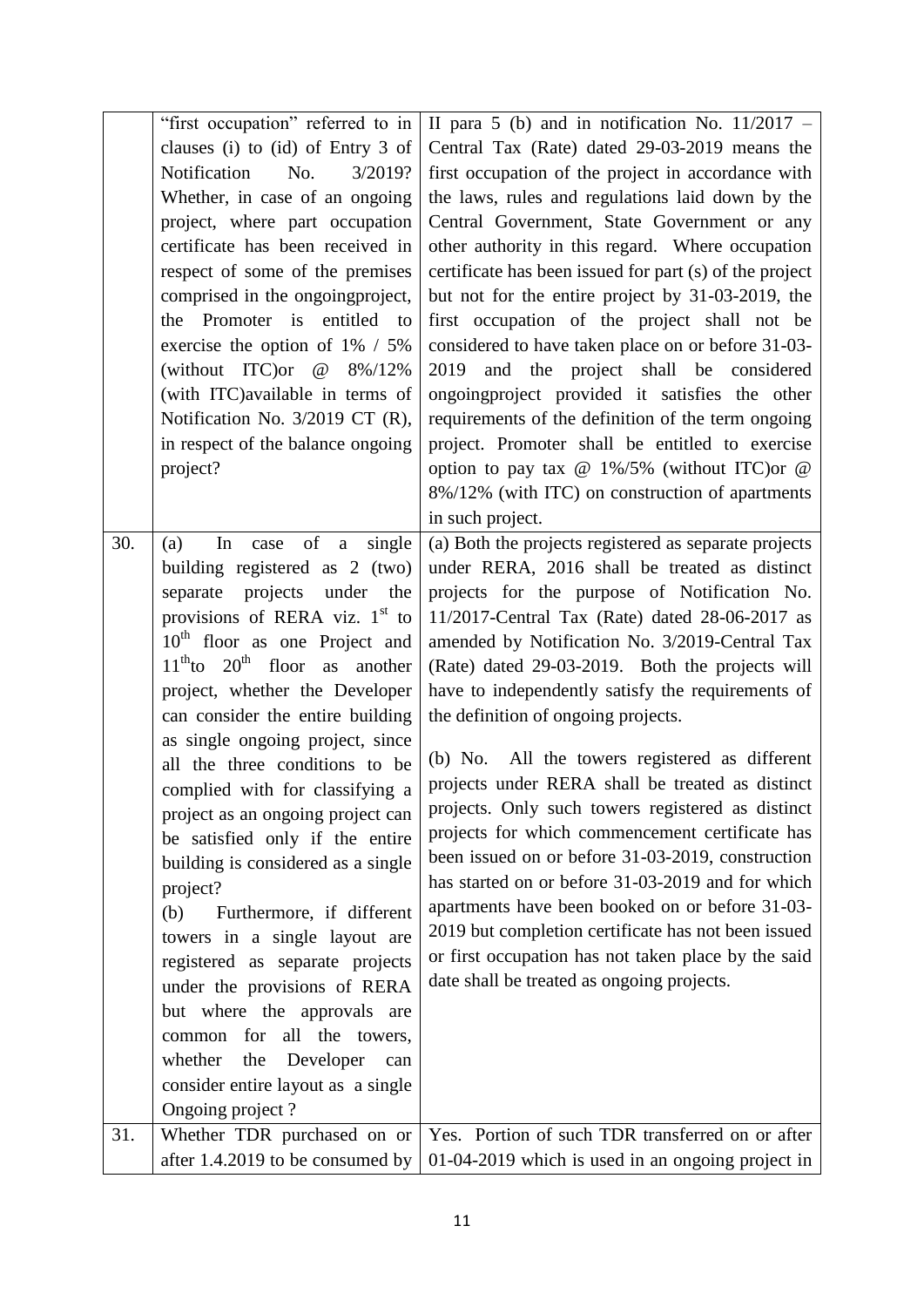|     | developer-promoter in<br>an<br>a<br>ongoing project, in respect of<br>which the promoter has opted for<br>the new rate of tax, shall be liable<br>to be taxed at the applicable rate,<br>but limited to 1% or 5%, as the<br>case may be, of the unsold area at<br>of<br>time<br>issuance<br>the<br>of<br>completion certificate?                                                                                                          | respect of which the promoter has opted for new<br>rate of tax on construction of apartment $@1\%$ or<br>5% without ITC which remained un-booked on the<br>date of issuance of completion certificate or first<br>occupation of the project shall be liable to tax at<br>the applicable rate not exceeding 1% of the value<br>in case of affordable residential apartments and 5%<br>of the value in case of other than affordable<br>residential apartments.                                                                                                                                                                                                                                                                                                                                                                                                                                                                                                                                                                                                                                                                                                                                                                        |
|-----|-------------------------------------------------------------------------------------------------------------------------------------------------------------------------------------------------------------------------------------------------------------------------------------------------------------------------------------------------------------------------------------------------------------------------------------------|--------------------------------------------------------------------------------------------------------------------------------------------------------------------------------------------------------------------------------------------------------------------------------------------------------------------------------------------------------------------------------------------------------------------------------------------------------------------------------------------------------------------------------------------------------------------------------------------------------------------------------------------------------------------------------------------------------------------------------------------------------------------------------------------------------------------------------------------------------------------------------------------------------------------------------------------------------------------------------------------------------------------------------------------------------------------------------------------------------------------------------------------------------------------------------------------------------------------------------------|
| 32. | What shall be the classification<br>of and rate of tax applicable<br>toworks<br>service<br>contract<br>provided by a contractor to a<br>developer or promoter under the<br>new dispensation effective from<br>01-04-2019 for<br>(a) New project after 1.4.2019<br>and ongoing projects where<br>option has been exercised<br>for new rate and<br>(b) Ongoing projects<br>where<br>option<br>has<br>been<br>not<br>exercised for new rate? | The rate of tax applicable on the work contract<br>service provided by a contractor to a promoter for<br>construction of a real estate project shall be 12% or<br>18% depending upon whether such work contract<br>service is provided for construction of affordable<br>residential apartments or residential apartments<br>other than affordable residential apartments. Rate<br>of tax applicable on such work contract service<br>provided<br>by a contractor to<br>a promoter<br>onconstruction of commercial apartments shall be<br>18% (irrespective of option exercised by developer-<br>promoter). The relevant entries of the notification<br>are at items (iv), (v), (va) and (vi) against sl. no. $3$<br>of the table in Notification No. 11/2017-Cenral<br>Tax (rate) dated 28-06-2017 prescribing rate of<br>12% for works contract services of construction of<br>affordable<br>apartments/<br>apartments<br>being<br>constructed under schemes specified therein. In<br>case of works contract services for construction of<br>other apartments, rate of 18% as prescribed in item<br>(xii) against sl. no. 3 of the table in Notification<br>No. 11/2017-Cenral Tax (rate) dated 28-06-2017<br>shall be applicable. |
| 33. | A registered project has three<br>blocks<br>and<br>Completion<br>Certificate has been received for<br>one block prior to 1st April, 2019<br>and for two blocks will be<br>received after that date.<br>Will such a project for which<br>multiple completion certificates                                                                                                                                                                  | Where more than one completion certificate is<br>issued for one project, for the purpose of definition<br>of ongoing project as defined in the clause (xx) in<br>the paragraph 4 of the notification No. 11/2017-<br>CTR, dated 28.06.2017, completion certificate<br>issued for part of the project shall not be<br>considered to have been issued for the project on<br>31-03-2019<br>before<br>unless<br>completion<br><sub>or</sub><br>certificate(s) have been issued for the entire                                                                                                                                                                                                                                                                                                                                                                                                                                                                                                                                                                                                                                                                                                                                            |
|     | are received partly before 1st<br>April, 2019 and partly after that                                                                                                                                                                                                                                                                                                                                                                       | project. Therefore, if completion certificate has not<br>been issued for part of the project on or before 31-                                                                                                                                                                                                                                                                                                                                                                                                                                                                                                                                                                                                                                                                                                                                                                                                                                                                                                                                                                                                                                                                                                                        |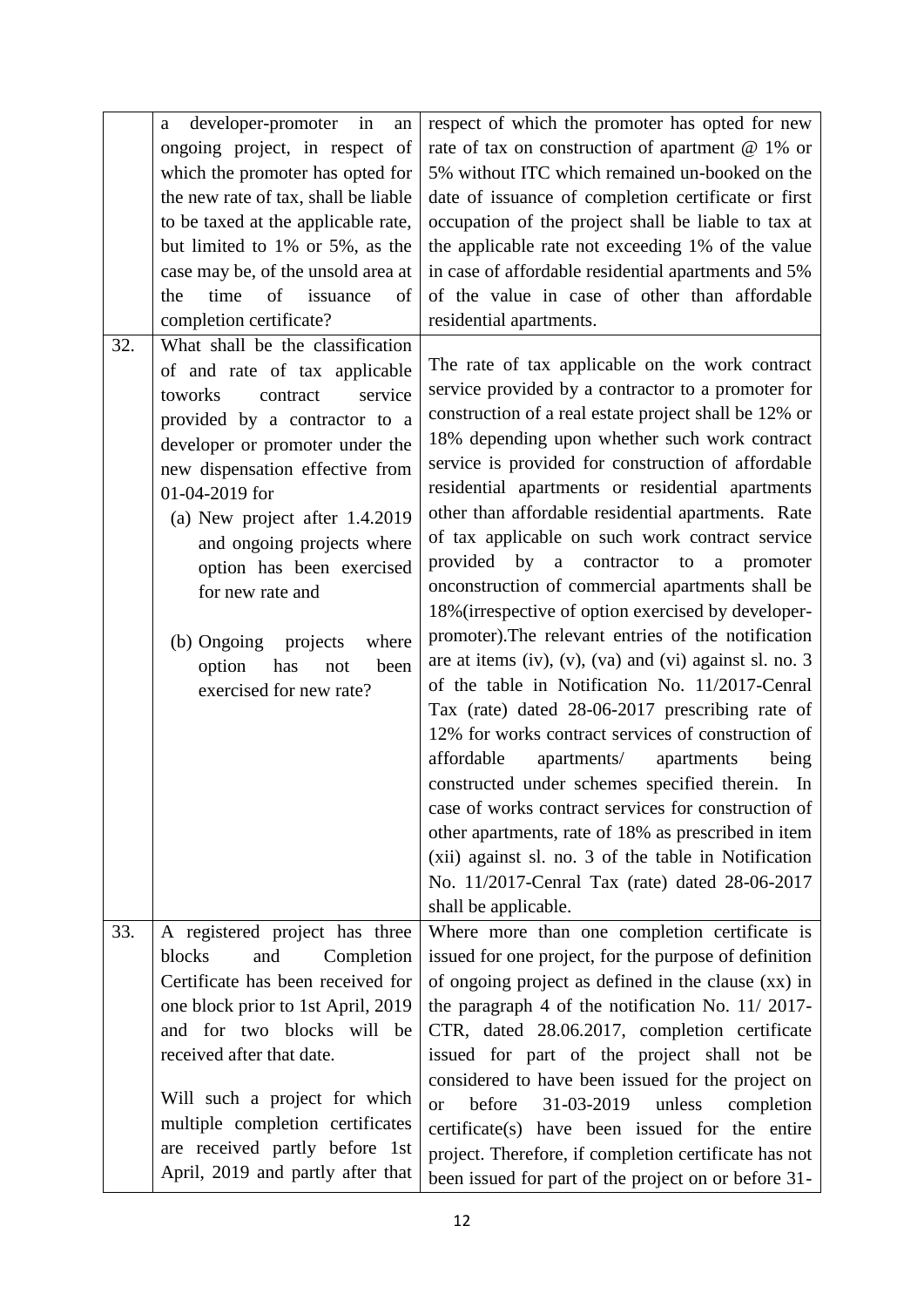|     | ongoing<br>constitute<br>date,<br>an<br>project?                                                                                                                                                                                                                                                                                                                                                                                                                                                                                                                                                                                                                                                                       | 03-2019, the project shall still be considered as<br>ongoing project provided other conditions of the                                                                                                                                                                                                                                                                                                                                                                                                                                                                                                                                                                                                                                                                                                                                                                                                                                                                                                                                                        |
|-----|------------------------------------------------------------------------------------------------------------------------------------------------------------------------------------------------------------------------------------------------------------------------------------------------------------------------------------------------------------------------------------------------------------------------------------------------------------------------------------------------------------------------------------------------------------------------------------------------------------------------------------------------------------------------------------------------------------------------|--------------------------------------------------------------------------------------------------------------------------------------------------------------------------------------------------------------------------------------------------------------------------------------------------------------------------------------------------------------------------------------------------------------------------------------------------------------------------------------------------------------------------------------------------------------------------------------------------------------------------------------------------------------------------------------------------------------------------------------------------------------------------------------------------------------------------------------------------------------------------------------------------------------------------------------------------------------------------------------------------------------------------------------------------------------|
|     |                                                                                                                                                                                                                                                                                                                                                                                                                                                                                                                                                                                                                                                                                                                        | definition of 'ongoing project 'are met.                                                                                                                                                                                                                                                                                                                                                                                                                                                                                                                                                                                                                                                                                                                                                                                                                                                                                                                                                                                                                     |
| 34. | It is a prevalent practice that<br>more than one commencement<br>certificate is issued by competent<br>authority for single project. For<br>example, in case of a single<br>tower comprising of 50 floors<br>and registered as single project,<br>separate<br>commencement<br>certificates may be issued by the<br>authority<br>competent<br>for<br>(i)<br>basement and parking which is<br>common to entire building (ii)<br>first twenty floors (iii) next thirty<br>floors.<br><b>If</b><br>one<br>two<br><sub>or</sub><br>commencement certificates are<br>received by the Developer prior<br>to 1st April, 2019 and remaining<br>on or after that date, will such a<br>project be considered as<br>an             | Where commencement certificate has been issued<br>even for part of the project on or before 31-03-<br>2019, it shall be treated as an ongoing project<br>provided other requirements of the definition of<br>ongoing project are met.                                                                                                                                                                                                                                                                                                                                                                                                                                                                                                                                                                                                                                                                                                                                                                                                                        |
|     | ongoing project?                                                                                                                                                                                                                                                                                                                                                                                                                                                                                                                                                                                                                                                                                                       |                                                                                                                                                                                                                                                                                                                                                                                                                                                                                                                                                                                                                                                                                                                                                                                                                                                                                                                                                                                                                                                              |
| 35. | projects<br>There are<br>many<br>of<br>redevelopment/slumrehabilitation<br>in pipeline as on 1st April, 2019.<br>It is possible that in such projects<br>the development rights have been<br>conferred upon the developer and<br>which<br>pursuant<br>the<br>to<br>development process has been<br>initiated such<br>receipt of<br>as<br>certificate,<br>commencement<br>excavation for foundation etc.,<br>but booking against units for sale<br>has not been received prior to 1st<br>April, 2019.<br>However, allotment of units to<br>the existing dwellers (in respect<br>of free supply units) which will<br>yield no monetary consideration<br>has been done. Clause (xiii) of<br>Para 4<br>of Notification No. | In case of redevelopment or slum rehabilitation<br>projects, the original inhabitants or the slum<br>dwellers are not required to pay any monetary<br>consideration to the promoter for the residential<br>apartments allotted to them.<br>Therefore, the<br>residential apartments allotted to the original<br>inhabitants in case of redevelopment project or<br>slum dwellers in case of slum rehabilitation or<br>redevelopment project, the requirement that at least<br>one instalment has been credited to the bank<br>account of the promoter shall not be required to be<br>met for such apartments to be considered as having<br>been booked on or before 31-03-2019 provided<br>other requirements for considering an apartment<br>booked on or before 31.03.2019 have been met.<br>The consideration for such apartments is receipt in<br>the form of transfer of development rights from the<br>original inhabitants in case of redevelopment<br>projects or the government in case of slum<br>rehabilitation projects. Hence, the<br>condition |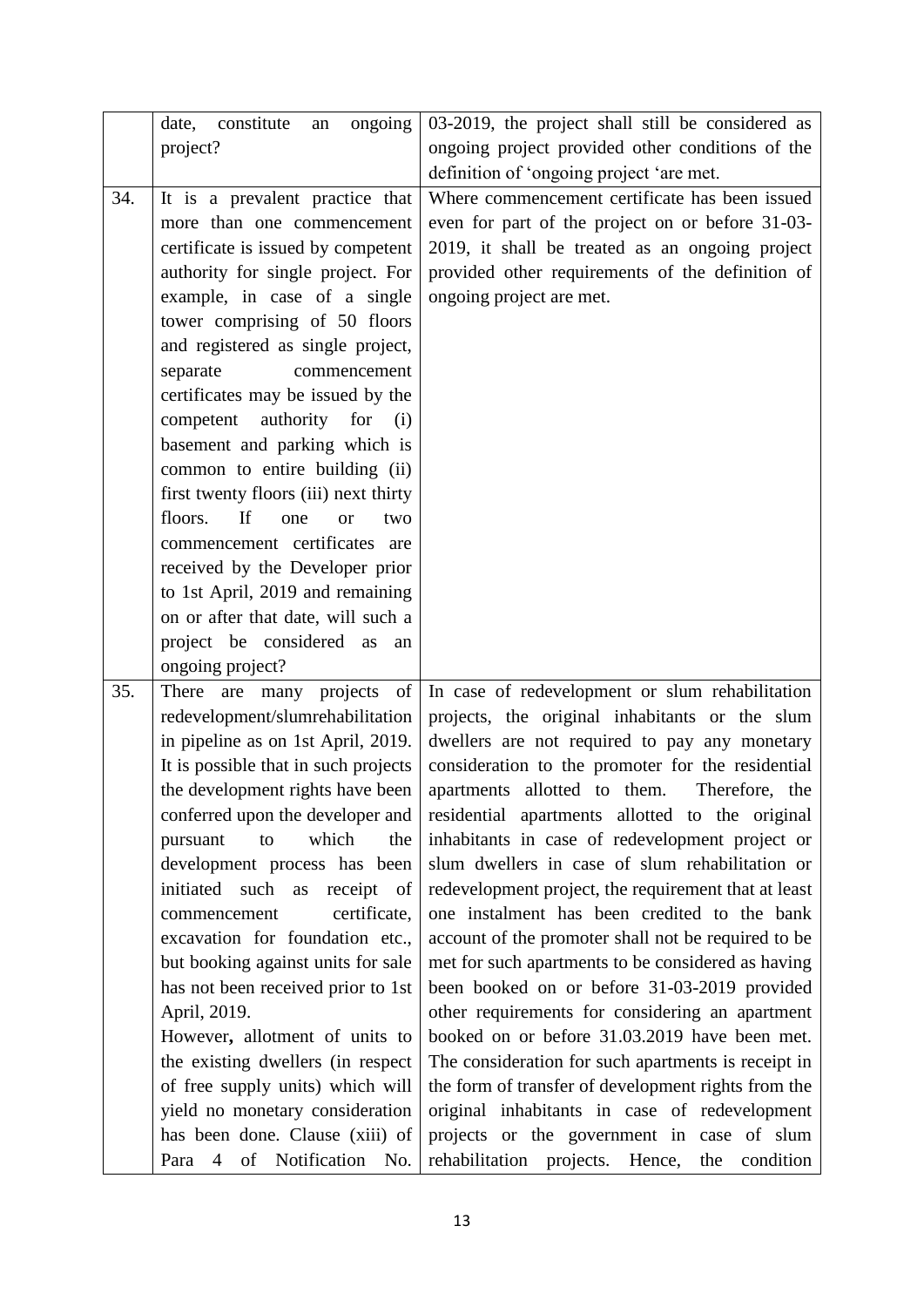|     | $11/2017$ -CTR as<br>amended by     | relating to credit of at least one instalment in the      |
|-----|-------------------------------------|-----------------------------------------------------------|
|     | Notification No.<br>3/2019-CTR      | bank account of the promoter for the apartments           |
|     | requires credit of at least one     | being constructed in a slum redevelopment project         |
|     | instalment in the bank account      | to have been partly or wholly booked shall be             |
|     | prior to 1st April, 2019 for a      | deemed to have been satisfied in order to consider        |
|     | project to be considered as         | the project as an ongoing project, provided all           |
|     | ongoing project. It may please be   | other conditions for considering an apartment as          |
|     | clarified whether in such cases,    | booked are met in case of apartments allotted to          |
|     | apartments being constructed in     | slum dwellers; as there is no cash payment to be          |
|     | the project shall be deemed to      | made by the slum dwellers.                                |
|     | have been booked prior to 1st       |                                                           |
|     | April, 2019 in case development     |                                                           |
|     | agreement is executed prior to      |                                                           |
|     | that<br>date<br>whether<br>and      |                                                           |
|     | accordingly such projects shall     |                                                           |
|     | be considered as an ongoing         |                                                           |
|     | project?                            |                                                           |
| 36. | Can a developer take deduction      | No. Valuation mechanism prescribed in paragraph           |
|     | of actual value of Land involved    | 2 of the notification No. 11/2017- CTR dated              |
|     | in sale of unit instead of taking   | 28.06.2017 clearly prescribes one- third abatement        |
|     | deduction of deemed value of        | towards value of land.                                    |
|     | Land as per Paragraph 2 to          |                                                           |
|     | Notification No. 11/2017-CTR ?      |                                                           |
| 37. | Para 3 of Annexure I and II to      | The illustrations given in the said annexure clearly      |
|     | Notification No. 3/2019-CTR         | explain how the provisions given in the clause (i)        |
|     | 29.03.02019,<br>dated<br>stipulate  | and (ii) of para 3 of the said annexure relating to       |
|     | three different conditions. Clause  | percentage of invoicing shall operate. The same           |
|     | (i) and (ii) of the said Para 3 are | may be referred to.                                       |
|     | of<br>relating<br>percentage<br>to  |                                                           |
|     | invoicing. It is requested<br>to    |                                                           |
|     | clarify as to how and where the     |                                                           |
|     | percentage of invoicing is to be    |                                                           |
|     | taken into consideration while      |                                                           |
|     | determining quantum of ITC          |                                                           |
|     | reversal.                           |                                                           |
| 38. | be clarified<br>whether<br>It may   | The new dispensation has been prescribed for real         |
|     | exemption granted on transfer of    | vide<br>notifications<br>issued<br>sector<br>estate<br>on |
|     | development right or FSI for        | 29.03.2019. The same are effective prospectively          |
|     | residential<br>construction<br>and  | from 01.04.2019. They shall apply only to                 |
|     | charge<br>mechanism<br>reverse      | development rights or FSI transferred on or after         |
|     | prescribed for payment of tax on    | 01.04.2019. They shall not apply to development           |
|     | TDR, FSI or long term lease         | rights transferred by way of an agreement prior to        |
|     | (premium)<br>the<br>in<br>new       | 01.04.2019 even if the consideration for the same,        |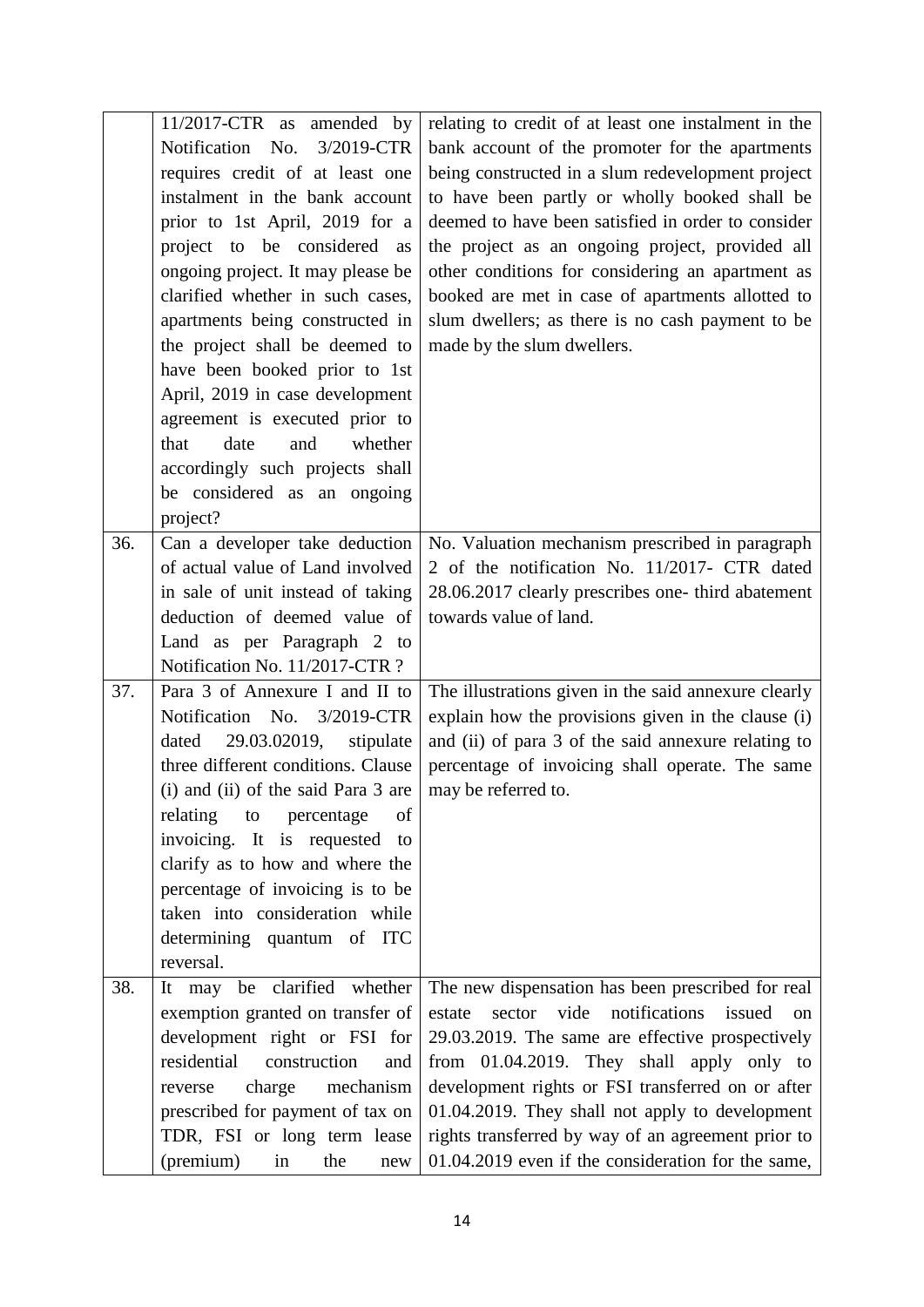|     | dispensation is applicable where      | in cash or kind, is paid in part or full on or after |
|-----|---------------------------------------|------------------------------------------------------|
|     |                                       |                                                      |
|     | development<br>rights<br>were         | 01.04.2019.                                          |
|     | transferred by way<br>of<br>an        |                                                      |
|     | agreement executed prior to 1st       |                                                      |
|     | April, 2019 but consideration,        |                                                      |
|     | whether in cash or other form,        |                                                      |
|     | flowed to the land owner, in full     |                                                      |
|     | or part, on or after 1st April,       |                                                      |
|     | 2019.                                 |                                                      |
| 39. | Land Owner being an individual        | The term business has been assigned a very wide      |
|     | is not engaged in the business of     | meaning in the CGST Act and it includes any          |
|     | land relating activities and thus     | trade,<br>commerce, manufacture,<br>profession,      |
|     | the<br>whether<br>transfer<br>of      | vacation, adventure, or any other similar activity   |
|     | development<br>rights<br>by<br>an     | whether or not it is for a pecuniary benefit         |
|     | individual to a promoter is liable    | irrespective of the volume, frequency, continuity    |
|     | for GST and whether the same          |                                                      |
|     |                                       | or regularity of such activity or transaction.       |
|     | will fall within the scope of         | Therefore, the activity of transfer of development   |
|     | 'Supply' as defined in Section 7      | rights by a land owner, whether an individual or     |
|     | of CGST / SGST Act, 2017?             | not, to a promoter is a supply of service subject to |
|     | Position of such a transaction        | GST.                                                 |
|     | may be clarified in light of          |                                                      |
|     | amendments recently made.             |                                                      |
| 40. | In certain projects, developers       | As per explanation in clause (xxviii) of para 4 of   |
|     | have started construction on or       | notification No.<br>11/2017- CTR<br>the<br>dated     |
|     | before 31-03-2019. However,           | 28.06.2017, "project which commences on or after     |
|     | bookings in the project have not      | 01.04.2019" shall mean a project other than an       |
|     | started. One of the conditions        | ongoing project. A project, in which bookings for    |
|     | prescribed for a project to qualify   | the apartments have not started, would not be        |
|     | as an ongoing project is that         | covered under definition of "ongoing project". The   |
|     | being<br>apartments<br>constructed    | same would accordingly be treated as a project       |
|     | should have been partly or            | which commences on or after 01.04.2019 subject       |
|     | wholly booked. Whether such           | to the new rates of 1% or 5% without ITC, as the     |
|     | project where bookings have not       | case may be.                                         |
|     |                                       |                                                      |
|     | started<br>but<br>construction<br>has |                                                      |
|     | started, would be eligible for the    |                                                      |
|     | new rates of 1% or 5% without         |                                                      |
|     | ITC?                                  |                                                      |
| 41. | Whether<br>the<br>Form<br>as<br>per   | The Form shall be filed manually with the<br>No.     |
|     | Annexure IV of the Notification       | office of the Commissioner in whose jurisdiction     |
|     | No. 3/2019-CTR is to be filed         | the registration of the promoter is assigned.        |
|     | with both the jurisdictional          |                                                      |
|     | commissioner i.e. Central Tax,        | No modification $/$ amendment of the option is       |
|     | State Tax.                            | allowed in the Form once submitted.                  |